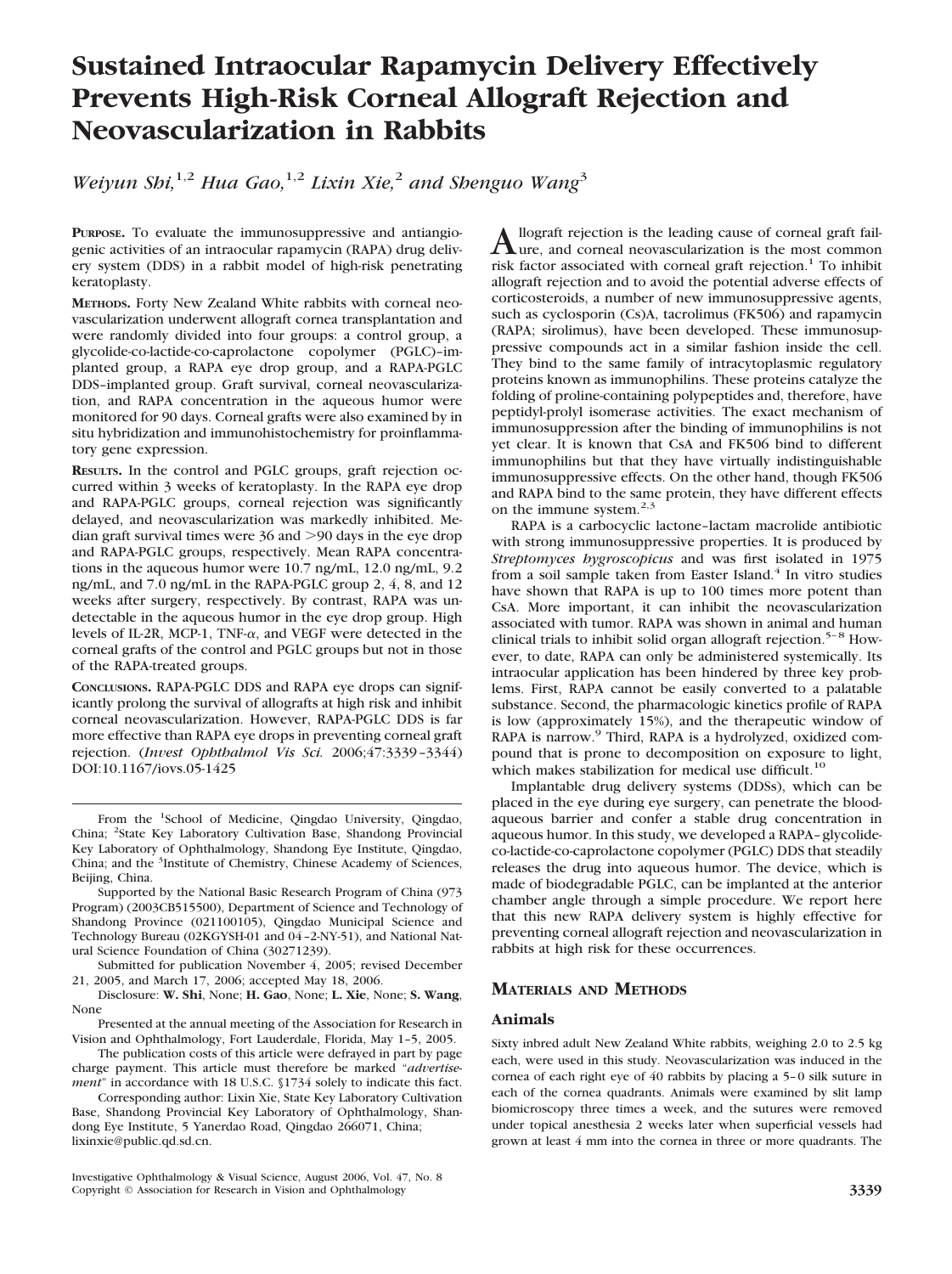remaining 20 rabbits were used as cornea donors. This study was approved by the Institutional Animal Care Committee, and all procedures were performed in accordance with the ARVO Statement for the

#### **RAPA Eye Drops**

RAPA powder (99% purity; North China Pharmaceutical Group, Shijiazhuang, China) was mixed with soybean oil (Huanye Pharmaceutical Co., Guangzhou, China) by agitation for 12 hours to produce the 1% RAPA eye drop suspension. The suspension was stored in a sterile amber-colored bottle at 4°C and was mixed by shaking before each use. RAPA eye drops were used within 1 week of production.

Use of Animals in Ophthalmic and Vision Research.

## **RAPA-PGLC DDS**

We prepared RAPA-PGLC DDS using PGLC as the carrier (provided by the Institute of Chemistry, Chinese Academy of Sciences, Beijing, China). Briefly, 50 mg PGLC was mixed with 50 mg RAPA and was lyophilized with acetone ice and a vacuum pump. The resultant mixture was compressed into small films (length, 3.0 mm; width, 1.0 mm; thickness, 0.5 mm) that weighed 1.0 mg and contained 0.5 mg RAPA each. Control films were prepared in the same manner but with PGLC only. Film devices were sterilized with ethylene oxide for 48 hours and then stored in a desiccator at 4°C. All devices were used within 2 weeks of their preparation.

#### **Surgery**

Surgical techniques for penetrating keratoplasty (PK) were previously described.<sup>11</sup> General anesthesia was achieved by intramuscular injection of ketamine (25 mg/kg) and chlorpromazine (25 mg/kg). Donor rabbits were sterilized, and a 7.5-mm punch was used to produce a corneal button graft. Recipient corneas were prepared according to the same procedure but with a 7.0-mm biopsy punch. Donor grafts were joined to the recipient corneas with a 10–0 monofilament nylon suture. PGLC carrier and RAPA-PGLC DDS were implanted into the anterior chamber at the end of the surgery, and the anterior chamber was reconstructed with the balanced sodium solution. Heparin (1000 U/mL) was applied topically to prevent the formation of aqueous clots in the anterior chamber during the surgery. Ofloxacin eye ointment (0.3%) was applied at the end of the procedure and once a day for 3 consecutive days. Sutures were removed 14 days after surgery.

#### **Clinical Evaluation**

Two investigators examined corneal allografts by slit lamp microscopy each day for the first 14 days and twice a week thereafter. A rejection index (RI), on a scale of 0 to 12, was calculated based on the combined scores of three allograft indicators—clarity, edema, and neovascularization—each of which was scored on a scale of 0 to 4. RIs of animals in each group were averaged to generate a mean RI that represented the overall allograft status of each group. The scoring system used was as follows<sup>12,13</sup>: for clarity: 0, clear cornea; 1, slight haze; 2, increased haze but anterior chamber structures still clear; 3, advanced haze with difficult view of the anterior chamber; 4, opaque cornea without view of the anterior chamber; for edema: 0, no stromal or epithelial edema; 1, slight stromal thickness; 2, diffuse stromal edema; 3, diffuse stromal edema with microcystic edema of epithelium; 4, bullous keratopathy; for neovascularization: 0, no vascularization at graft-host junction (GHJ); 1, vascularization at GHJ in one quadrant only; 2, vascularization at GHJ in two quadrants only; 3, vascularization at GHJ in three quadrants only; 4, vascularization at GHJ in all four quadrants.

#### **Assay of RAPA in Aqueous Humor**

At 2, 4, 8, and 12 weeks after PK, rabbits in the RAPA eye drop and the DDS groups were anesthetized, and  $100 \mu$ L aqueous humor was collected from each. High-performance liquid chromatography (HPLC) was used to determine RAPA concentration in the aqueous humor.

## **Histology, In Situ Hybridization, and Immunohistochemistry**

Grafts were examined using standard histology, in situ hybridization, and immunohistochemical methods for 16 rabbits: four untreated, four from the PGLC carrier group, four from the RAPA eye drop group, and four from the RAPA-PGLC DDS group. Allografts from the control and PGLC carrier groups were collected at the time of maximal rejection (day 20); edema and heavy neovascular invasion were observed in them. Allografts from the RAPA eye drop and DDS groups were also taken at day 20 after PK. Serial olefin sections  $(5 \mu m)$  of each eye were prepared for immunohistology and in situ hybridization studies. Adjacent olefin tissue sections were stained with hematoxylin and eosin. Ultrastructural studies were carried out on the procured specimens of eyeball, liver, and kidney at day 90 after PK.

Tissue specimens were subjected to in situ hybridization for the detection of interleukin-2 receptor (IL-2R) and monocyte chemotactic protein-1 (MCP-1) transcripts with nonradioactive probes.<sup>14</sup> After prehybridization with 50% deionized formamide  $2\times$ SSC for 1 hour at 45°C, the specimens were hybridized with 0.5 mg/mL antisense or sense probe in 50% deionized formamide, 2.5 mM EDTA (pH 8.0), 300 mM NaCl,  $1\times$  Denhardt solution, 10% dextran sulfate, and 1 mg/mL brewer's yeast tRNA at 45°C for 16 hours. After hybridization, the slides were washed in 50% formamide  $2 \times$  SSC for 1 hour at 45°C and were digested with 10 mg/mL RNase A at 37°C for 30 minutes. They were further washed sequentially with  $2 \times$  SSC/50% formamide at 45 $^{\circ}$ C for 1 hour,  $1 \times$  SSC/50% formamide at 45°C for 1 hour, and  $1 \times$ SSC/50% formamide at room temperature for 30 minutes. No specific reactivity was observed in the control group using the sense probe. Photographs were taken under bright-field and dark-field illumination. All reagents were purchased (Wuhan Boster Biological Technology Co., Wuhan, China).

Tissue specimens were also subjected to fluorescence immunohistochemistry for the detection of VEGF and TNF- $\alpha$ . Tissue sections were pretreated with an enhancer (Histosafe; Linaris, Bettingen, Germany) to improve antibody affinity. Primary monoclonal antibody was obtained (Santa Cruz Biotechnology, Santa Cruz, CA), as was the secondary antibody, fluorescence-conjugated goat anti–mouse immunoglobulin G (Wuhan Boster Biological Technology Co.). Slides were washed three times in phosphate-buffered saline. Slides were then examined and images were collected through a fluorescence microscope (E800; Nikon, Tokyo, Japan) with an attached camera.

#### **Statistical Analysis**

The Kaplan-Meier method was used to compare the survival curves of the allografts. Log-rank test was used to compare the survival curves between groups. Clinical rejection index (RI) and neovascularization index scores were compared with the Mann-Whitney *U* test.

## **RESULTS**

## **Superiority of RAPA-PGLC DDS over RAPA Eye Drops for Preventing Corneal Allograft Rejection**

Forty rabbits were randomly divided into four groups consisting of 10 animals per group. Group A, the control group, received no treatment. Group B, the PGLC carrier–implanted group, received 1 mg PGLC carrier implantation in the anterior chamber. Group C, the RAPA eye drop group, received 1% RAPA eye drops four times a day throughout the study. Group D, the RAPA-PGLC DDS–implanted group, received 1 mg RAPA-PGLC DDS (containing 0.5 mg RAPA) implantation in the anterior chamber. All rabbits underwent corneal transplantation, as described in Materials and Methods.

After surgery, mild corneal edema was seen in all animals and disappeared 3 days after transplantation. In all treatment groups, enlarged blood vessels were seen around the graft. In the control and PGLC carrier groups, opacification peaked on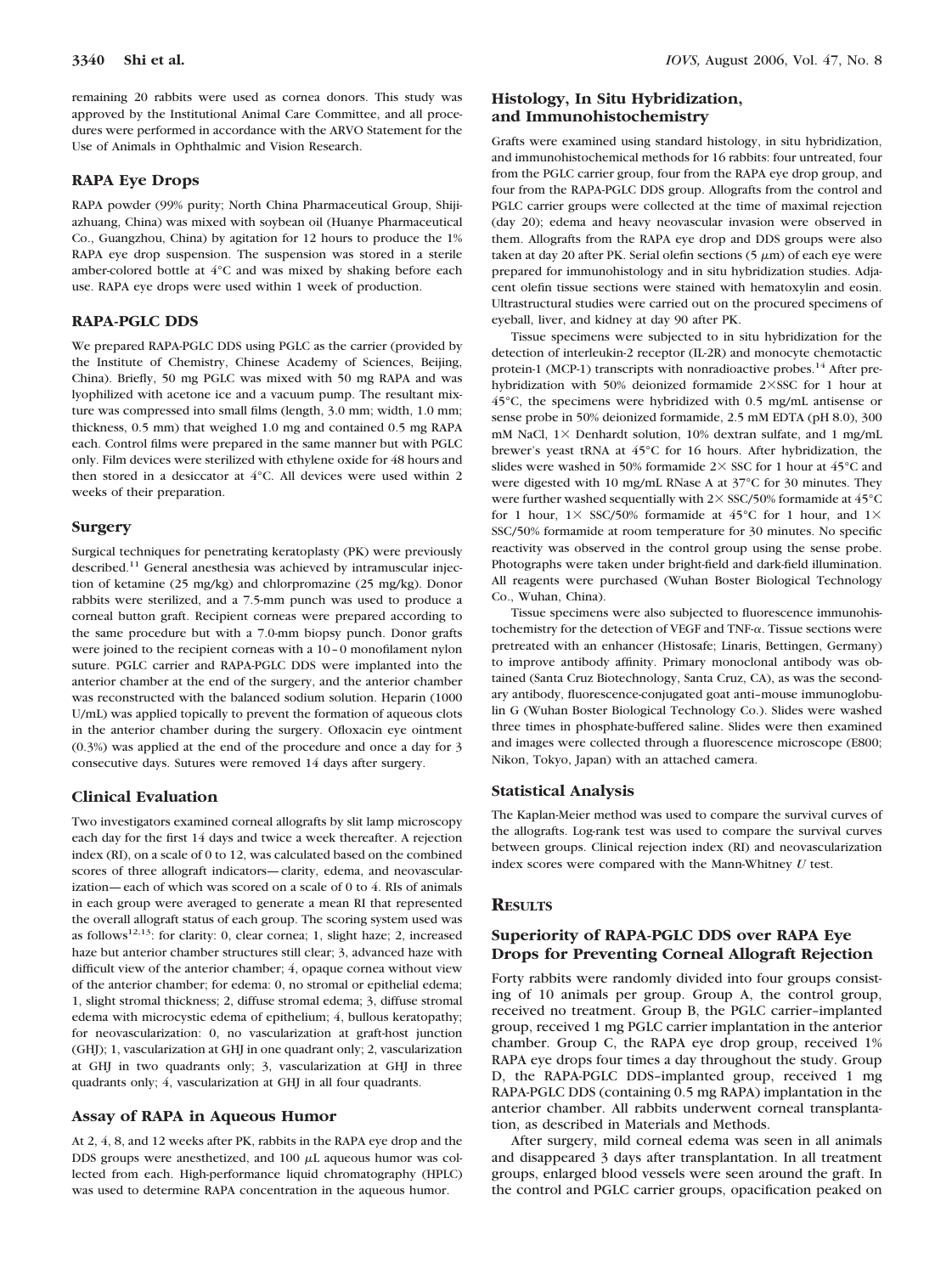

**FIGURE 1.** RAPA-PGLC DDS prevents cornea rejection. (**A**) Rejected corneal allograft in the control group on postoperative day 14. Note the corneal edema and neovascularization. (**B**) Clear corneal allograft with neovasculature invading graft–host junction in one quadrant (*arrow*) in the RAPA eye drop group on postoperative day 14. (**C–F**) Clear corneal allografts in the RAPA-PGLC DDS group on postoperative days 14, 60, 90, and 120, respectively. Note that the DDS dissolved gradually.

the 16th day with a large amount of neovasculature invading the grafts in most quadrants (Fig. 1A). In the RAPA eye drop– treated group, the graft remained clear until 30 days after PK, with less neovasculature moving into the grafts (Fig. 1B). In the RAPA-PGLC DDS group, 8 of 10 grafts remained clear for more than 90 days. RAPA-PGLC DDS underwent gradual biodegradation (Figs. 1C–F). We extended the follow-up time to more than 120 days in two rabbits, when the DDS was no longer visible by slit lamp microscopy (Fig. 1F).

Figure 2 depicts a Kaplan-Meier survival curve comparing allograft survival in all rabbits. Allografts with RIs of 6 or greater were considered rejected. All grafts in the control and PGLCimplanted groups were rejected within 3 weeks. Survival time medians of group A and group B were 16.0  $\pm$  0.5 and 15.0  $\pm$ 0.8 days, respectively. Animals given the PAPA eye drops rejected the corneal allografts at approximately  $36.0 \pm 3.2$  days. By contrast, 8 of 10 animals given the RAPA-PGLC DDS in the anterior chamber did not reject the grafts throughout this study, which ended 90 days after surgery.

Analysis of the RI of the corneal grafts revealed a significant increase over time in the control and the PGLC carrier implantation groups, but not in the RAPA eye drop and RAPA-PGLC DDS groups (Fig. 3). On the 18th day after PK, the RI for the control and the PGLC carrier groups were 7.7 and 7.8, respectively, whereas the RI for the RAPA eye drop group was 1.9  $(P \leq 0.01$  compared with the control group), and the RI for the RAPA-PGLC DDS implantation group was  $0.7 (P \le 0.01)$ . This trend continued throughout the study. By postoperative day 90, the RI for the control group was 10.4, the RI for the PGLC implantation group was 10.0, the RI for the RAPA eye drop group was  $7.2 (P \le 0.01)$ , and the RI for the RAPA-PGLC DDS implantation group was 2.0 ( $P \le 0.001$ ).



**FIGURE 2.** RAPA-PGLC DDS was more effective than RAPA eye drops in prolonging cornea graft survival. Allograft survival curves (Kaplan-Meier) for the control group (*dashed line*), PGLC group (*solid line*), RAPA eye drop group (*dotted line*), and RAPA-PGLC DDS group (*dashed* and *dotted line*s). Differences were statistically significant between any two groups ( $P \le 0.01$ ) except between the control group and the PGLC group ( $P = 0.57$ ).

## **Effectiveness of RAPA-PGLC DDS and RAPA Eye Drops in Preventing Corneal Neovascularization**

Severe vascular invasion occurred in most quadrants of the grafts in the control and PGLC carrier implantation groups. By contrast, in the RAPA eye drop and the DDS implantation groups, minor vascular invasion affecting one to two quadrants of the grafts was noted 2 weeks after PK but gradually disappeared by the 4th week. For the control, the PGLC, the RAPA eye drop, and the RAPA-PGLC DDS groups, mean neovascularization indexes were 2.4, 2.1, 0.6, and 0.3 at 2 weeks, 3.8, 3.6, 0.8, and 0.4 at 4 weeks, 3.6, 3.6, 0.6, and 0.4 at 8 weeks, and 3.8, 3.8, 0.8, and 0.4 at 12 weeks, respectively (Fig. 4).

## **RAPA Detected in the Aqueous Humor Only in the RAPA-PGLC DDS Group**

Mean RAPA concentrations in the aqueous humor were 10.7  $\pm$ 2.5, 12.0  $\pm$  1.8, 9.2  $\pm$  2.3, and 7.0  $\pm$  4.0 ng/mL in the RAPA-PGLC DDS implantation group 2, 4, 8, and 12 weeks after PK, respectively. RAPA was not detected in the RAPA eye drop group at any of these time points.



**FIGURE 3.** RAPA-PGLC DDS was more effective than RAPA eye drops in preventing corneal graft rejection. RI increased significantly between 1 and 4 weeks after surgery in the control and the PGLC groups and then remained at high levels. RI in the RAPA eye drop group was lower but experienced a steady increase over time. RI in the RAPA-PGLC DDS group remained low throughout the study.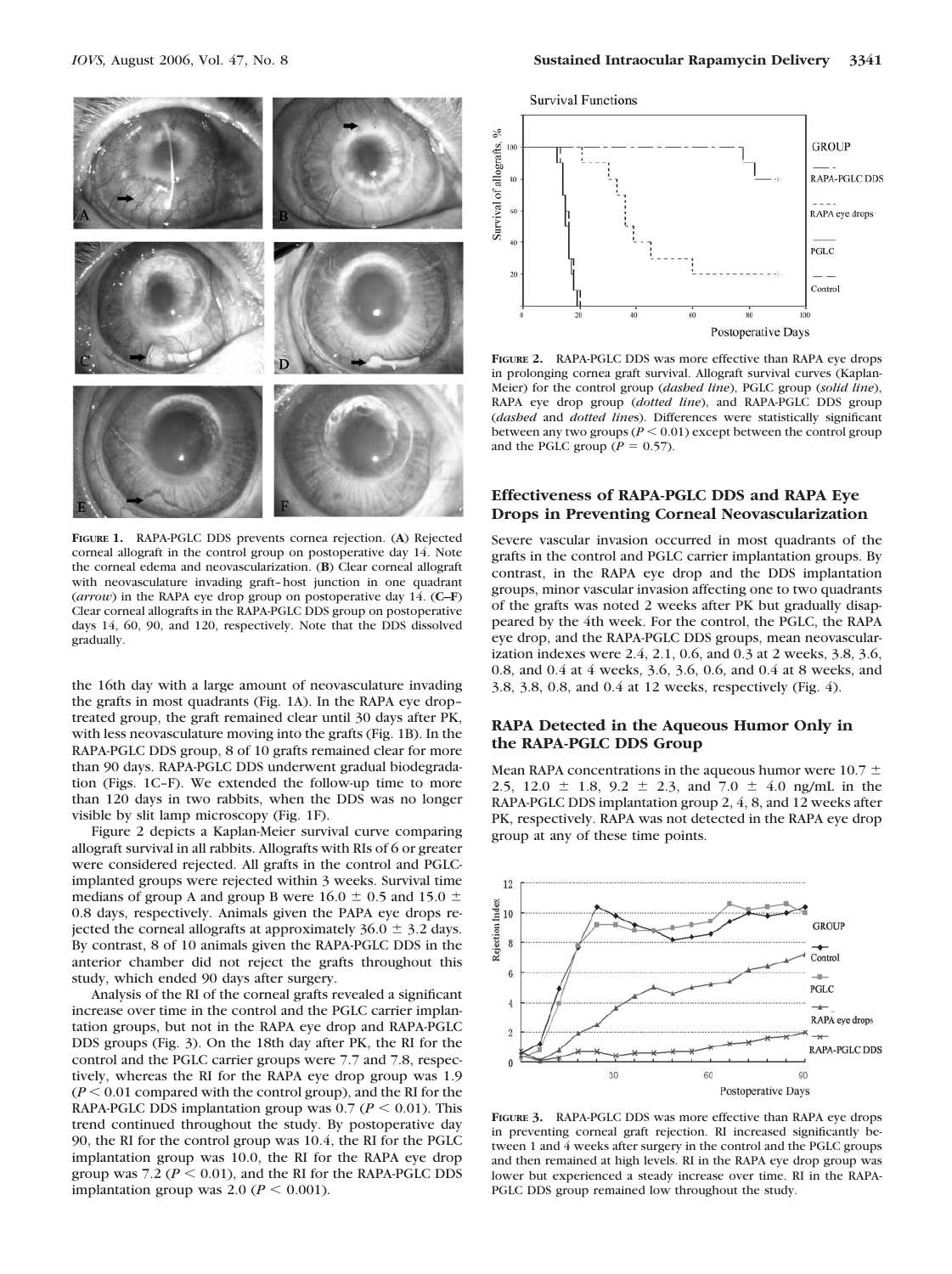

**FIGURE 4.** RAPA prevents neovascularization. The neovascularization index increased significantly between 1 and 3 weeks after surgery in the control and the PGLC groups and then remained at high levels. On the contrary, the neovascularization index remained low in the RAPAtreated groups. Differences between the control or PGLC group and the RAPA group were statistically significant ( $P < 0.001$ ).

#### **RAPA Inhibition of Expression of Proinflammatory Molecules**

Edema and heavy mononuclear cell infiltration were observed in allografts in the control group and the PGLC group soon after transplantation, which led to significant increases in the thickness of the cornea. Mononuclear cell infiltration was present in all layers of the cornea; the graft margin was most heavily affected. Neovascularization was observed primarily in the stroma (Fig. 5A). The corneal graft taken at the same time point from the RAPA eye drop group had less edema and mononuclear cell infiltration. The graft taken from the RAPA-PGLC DDS group had normal corneal thickness, few infiltrating cells, and no neovascularization (Fig. 5B). Retinal, hepatic, and renal tissue sections were normal, and no inflammatory cell infiltration was observed.

In situ hybridization and immunohistochemical studies revealed significant differences among these groups. In the control and PGLC carrier–implanted groups, high levels of IL-2R, MCP-1, TNF- $\alpha$ , and VEGF were detected in the stroma of all corneal grafts (Figs. 5C, 5E, 5G, 5I). In the RAPA eye drop– treated group, expression of IL-2R, MCP-1, TNF- $\alpha$ , and VEGF was weak but detectable. By contrast, expression of these genes was not detected in the nonrejected corneal tissue of the RAPA DDS–implanted group (Figs. 5D, 5F, 5H, 5J). These results indicated that RAPA prevents corneal graft rejection by blocking proinflammatory gene expression.

## **DISCUSSION**

Immune rejection is the major cause of human corneal graft failure. The rejection rate is approximately 20% for low-risk corneal grafts, but it is between 60% and 90% for high-risk keratoplasties with cornea vascularization.<sup>15,16</sup> Corneal neovascularization is the major cause of high-risk keratoplasty. Neither topical nor systemic administration of corticosteroids has been successful for prophylaxis or treatment of the rejection episode in patients at high risk. CsA is the most commonly used corticosteroid, but it does not inhibit corneal neovascular proliferation. RAPA can inhibit immune rejection of organ transplants and prevent neovascular proliferation. Therefore, it is important to determine the efficacy of RAPA in models of high-risk corneal rejection. Olsen et al.<sup>17</sup> first reported the usefulness of RAPA in preventing corneal graft rejection in a rat model. Their treatment protocol relied on intramuscular injections. Sundmacher's group<sup>18</sup> has used RAD (a novel macrocyclic lactone immunosuppressant derived from rapamycin) and CsA to prevent corneal immune rejection in rats. The RAD 1.5 mg/kg group was similar to the CsA 10 mg/kg group, with mean graft survival times of 37.7 and 39.7 days, respectively. The authors suggest that systemic RAPA can prolong corneal graft survival, though to a small degree, with the mean survival time increased only by 1 week, possibly because of two limitations: (1) RAPA is an oil-soluble drug that is not stable in aqueous solution, and (2) systemic administration may not



**FIGURE 5.** Histologic profiles of the corneal grafts. Allografts were collected on day 20. (**A**–**B**) Corneal graft sections of control (**A**) and RAPA-PGLC DDS (**B**) groups were stained with hematoxylin and eosin. Marked corneal thickening, inflammatory cell infiltration, and neovascularization were observed in the control group. RAPA-PGLC DDS– treated group showed normal corneal thickness and almost complete absence of inflammatory cells and neovascular vessels. (**C**–**F**) Gene expression in the corneal grafts detected by in situ hybridization. (**C**) IL-2R– and (**E**) MCP-1–expressing cells were detected in the control group; by contrast, no (**D**) IL-2R– or (**F**) MCP-1–expressing cells were detected in the RAPA-PGLC DDS group. (**G**–**J**) Protein expression in the corneal grafts detected by immunohistochemistry. High levels of TNF- $\alpha$  (G) and VEGF (I) proteins were detected in the control group; by contrast, little VEGF (**H**) or TNF- $\alpha$  (**J**) was detected in the RAPA-PGLC DDS group. Original magnifications for all panels,  $\times$ 200.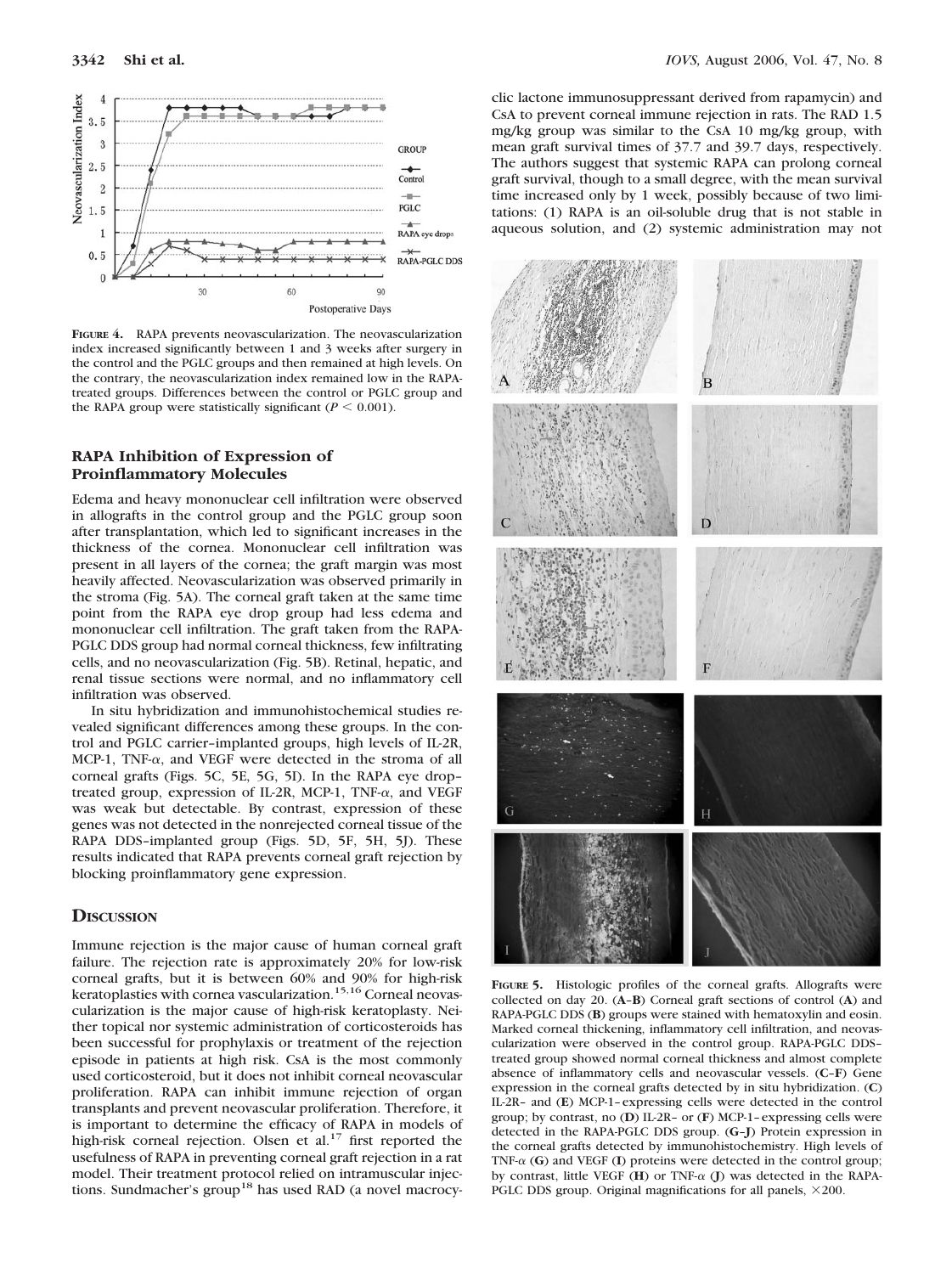generate an effective RAPA concentration in the eye because of the blood-ocular barrier. To circumvent these problems, we have developed a RAPA-PGLC DDS that effectively prevents high-risk corneal allograft rejection and neovascularization. Implantable DDS can penetrate the blood-ocular barrier and confer high RAPA concentrations in the aqueous humor and, therefore, may be best suited for preventing rejection of the transplanted cornea.

However, to what degree high concentrations of RAPA in the aqueous humor are essential for preventing immune graft rejection is unclear. Similarly, it is unknown how long the drug must be present to protect the corneal allograft. After systematic administration, RAPA concentrations greater than 15 ng/mL appeared to be associated with greater risk for thrombocytopenia and hyperlipidemia, whereas RAPA concentrations lower than 6 ng/mL were associated with increased incidence of acute rejection.19 It is also reported that the rate of acute rejection increased when everolimus (a chemical derivative of RAPA with similar activities) levels were lower than 3 ng/mL.<sup>20</sup> Therefore, to prevent rejection and to minimize toxicity, a therapeutic range of 4 to 12 ng/mL is recommended when sirolimus is used in conjunction with CsA. If CsA therapy is discontinued, a target range of 12 to 20 ng/mL is recommended.<sup>21</sup> In vitro, the  $IC_{50}$  (50% inhibitory concentration) values for peripheral blood mononuclear cells (PBMCs) of pigs and humans are 2.1 and 0.3 ng/mL for RAPA, respectively.<sup>22</sup> Concentrations of RAPA in aqueous humor were maintained between 7 and 12 ng/mL in the RAPA-PGLC DDS implantation group, but RAPA was not detected in the eye drop group in our study. In addition, immune rejection was observed in two rabbits in the RAPA-PGLC DDS group; RAPA was not detected in the aqueous humor of these rabbits though RAPA-PGLC DDS was seen in the anterior chamber. Therefore, it may be inferred that a high aqueous humor concentration of RAPA is extremely important for preventing high-risk corneal allograft rejection. Lack of detectable RAPA in the aqueous humor may be caused by inadequate diffusion or increased absorption of the drug. Xie et al. $^{23}$  reached similar conclusions after studying the effect of CsA in cornea transplantation in rats: the rejection episode occurs when the immunosuppressive drug concentration in the aqueous humor is reduced.

In the corneal and the conjunctival epithelia, the intercellular space is sealed by junctional complexes that prevent the transport of molecules. Corneal permeability for polyethylene glycol decreases with the increase of its molecular weight. The larger the molecular weight, the slower the permeabilities of the cornea, especially for molecules weighing more than 500 Da.<sup>24</sup> Therefore, it is difficult for RAPA, with a molecular weight of 914 Da, to pass through the corneal barrier. This may explain why RAPA was undetectable in the aqueous humor in the eye drop group. In eyes with implanted RAPA-PGLC DDS, RAPA was released into the aqueous humor with the continuing biodegradation of PGLC, which made it possible to maintain an effective concentration.

In our study, a small amount of RAPA was effective at inhibiting immune rejection in a rabbit model of high-risk corneal transplantation, suggesting that RAPA is a strong and effective immunosuppressive agent. The mechanism of RAPA action is distinct from that of CsA and FK506.<sup>25</sup> CsA and FK506 inhibit T cell proliferation from the  $G_0$  to the  $G_1$  phase, whereas RAPA inhibits T cell proliferation from the  $G_1$  to the S phase. Because the  $G_1/S$  phase is one of the central "checkpoints" in the cell cycle, $26$  RAPA is stronger than CsA and FK506 at suppressing T cell proliferation. Furthermore, RAPA is equally effective at inhibiting the proliferation of activated T cells. The immunosuppressive capabilities of RAPA eye drops and DDS were confirmed in our experiments. Compared with the control and PGLC–implanted groups, the RAPA eye drop–

and DDS treated–groups achieved significantly reduced levels of inflammatory gene expression, including IL-2R, MCP-1, TNF- $\alpha$ , and VEGF. IL-2 is the key factor to drive T cells from the  $G<sub>1</sub>$  to the S phase. CsA and FK506 decrease T cell proliferation by inhibiting IL-2 expression. RAPA may or may not be able to inhibit IL-2 expression, but it can block the IL-2 effect because it inhibits IL-2R expression. In addition to IL-2, TNF- $\alpha$  plays an important role in corneal transplantation. It can increase major histocompatibility complex II antigen expression, activate macrophages and T lymphocytes leading to more cytokine release, and cause immune rejection. RAPA reduces the expression of TNF- $\alpha$ , which may help prevent immune rejection.

The avascular nature of the cornea is crucial for maintaining its immune-privileged status. RAPA suppresses the growth of the neovasculature and plays an important role in reducing immune rejection after corneal transplantation. Angiogenesis is a complex process that includes the activation, proliferation, and migration of endothelial cells, the disruption of vascular basal membrane, and the formation of vascular tubes and networks, and it connects new and preexisting vascular networks.27 Many cytokines participate in this process, including VEGF and fibroblast growth factor. VEGF appears to be the most prominent angiogenic factor. Inhibition of VEGF activity is highly effective for suppressing angiogenesis. Previous studies show that RAPA inhibits tumor neovascular growth by suppressing VEGF expression.<sup>28</sup> The latest investigations have found that RAPA can suppress corneal neovascularization in the alkaline-burned eye possibly by inhibiting VEGF.<sup>29</sup> Our data also indicated that RAPA can suppress the expression of VEGF in the cornea, which may in turn be responsible for the dramatic ablation of angiogenesis in RAPA-treated corneas.

Moreover, because the systematic administration of RAPA in humans can cause asthenia, headache, epistaxis, diarrhea, thrombocytopenia, and leukopenia after solid organ transplantation,30 local administration of RAPA would be more advantageous. The PGLC used in this study is nontoxic and biodegradable in the human body.<sup>31</sup> No toxic effects attributable to RAPA-PGLC DDS were observed except the transient anterior chamber inflammatory reaction that occurred immediately after surgery and that resolved spontaneously within 3 days. Future investigations will focus on release kinetics of the drug from the polymer and modifications to the delivery system so as to achieve high steady state levels of the drug in allograft recipients.

In summary, we have found that RAPA-PGLC DDS is an effective means for delivering high concentrations of RAPA to the aqueous humor and that the PGLC-based delivery system is nontoxic in rabbits. We also showed that RAPA improved graft survival by its direct effect on inflammatory cells and angiogenesis. The former effect may play a major role in preventing graft rejection, whereas the latter effect may play an auxiliary role. Further investigations are needed to determine whether additional factors are involved in this process.

#### *Acknowledgments*

The authors thank Youhai Chen (University of Pennsylvania, Philadelphia, PA) for his critical reading of the manuscript and Jennifer Marinelli for her editorial assistance.

#### *References*

- 1. Weisbrod DJ, Sit M, Naor J, Slomovic AR. Outcomes of repeat penetrating keratoplasty and risk factors for graft failure. *Cornea*. 2003;5:429–434.
- 2. Perry I, Neuberger J. Immunosuppression: towards a logical approach in liver transplantation. *Clin Exp Immunol*. 2005;139:2– 10.